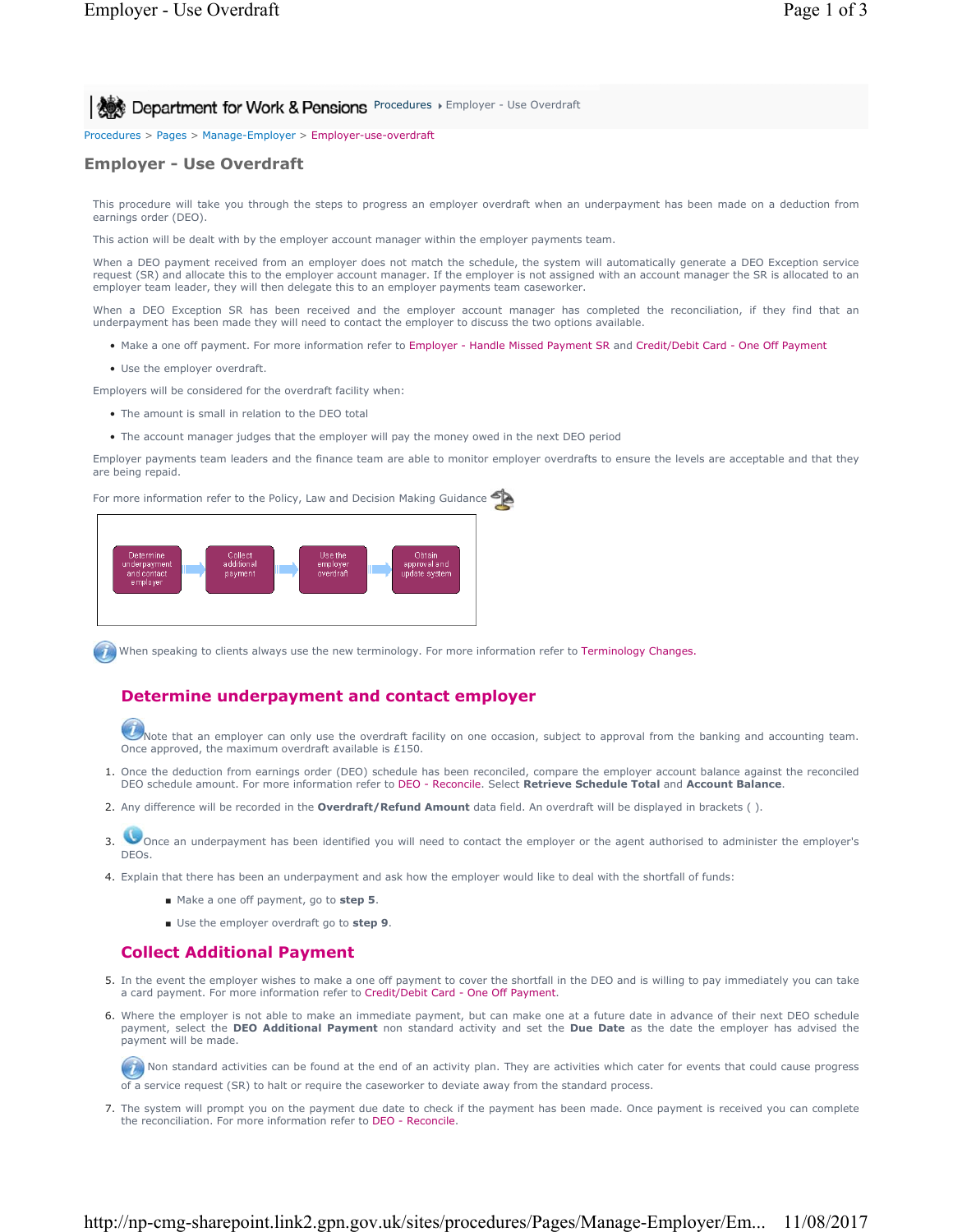8. If the employer fails to make the additional payment consider referring the employer to enforcement. For more information refer to Employer - Refer To Enforcement.

### **Use the employer overdraft**

- 9. Where the employer wishes to use the employer overdraft facility they will need to make a promise to pay the shortfall amount in the next DEO period. If the employer refuses to make a promise to pay they will have to make a one off payment.
- 10. Access the DEO schedule, Exception SR, select **Notes**, update the SR with details of the underpayment.
- 11. Once the **Notes** are complete, you will need to update the SR:
	- **Status = Pending Approval**
	- **Sub Status = Pending Approval TL**

Once this is complete the system will generate an inbox item and assign it to your team leader.

### **Obtain approval and update system**

#### **Team Leader action**

- 12. Access the inbox item by going to `Inbox' and selecting Inbox Items List, then select Employer DEO Schedule Reconciliation -**Overdraft Approval** and review the details.
- 13. To approve use of the overdraft, update the **Status** of the inbox item to **Approved**. Allocate the SR to yourself and update the SR:
	- **Status = Pending Approval**

#### ■ **Sub Status = Pending Approval – Finance**

This will allocate an inbox item to a member of the finance team for consideration and approval.

- 14. To reject use of the overdraft, update the Comments with the reason and update the Status of the inbox item to Rejected. The system will then update the SR:
	- **Status = In Progress**
	- **Sub Status = Rejected**
	- **Team Leader Approved = N**

If the overdraft is rejected an additional payment will be required, go to **step 5**.

#### **Finance team action**

15. Following **step 13** the finance team reviews the request for an overdraft and either approves or rejects the request.

- 16. In the event that use of the overdraft is approved the SR will be updated:
	- **Status = In Progress**
	- **Sub Status = Approved**
- 17. If use of the overdraft is rejected the SR will be updated:
	- **Status = In Progress**
	- **Sub Status = Rejected**

The finance team will also complete the **Comment** box detailing the reason for the rejection. If the overdraft is rejected an additional payment will be required, go to **step 5**

### **Update the System**

- 18. Following step 16 when the overdraft is approved, the SR will be returned to you. You will need to select the DEO Schedule Updates view and update overdraft amount with the sum of the overdraft and update the **Schedule Status** to **Force Post**, once updated select **Commit Updates.**
- 19. The system will match the amount input against the schedule in **Overdraft Amount** with the **Overdraft/Refund Amount** data field displayed in **Retrieve Schedule Total** and **Account Balance.** If the amounts do not match you will be prompted to verify the overdraft amount, select C**ommit Updates**. Once completed this will commit the schedule to BaNCS.

Credit/Debit Card - One Off Payment

DEO - Enforced

DEO - Reconcile

DEO - Self Selected - Set Up

DEO - Update

Employer - Handle Missed Payment SR

Employer - Provide Refund